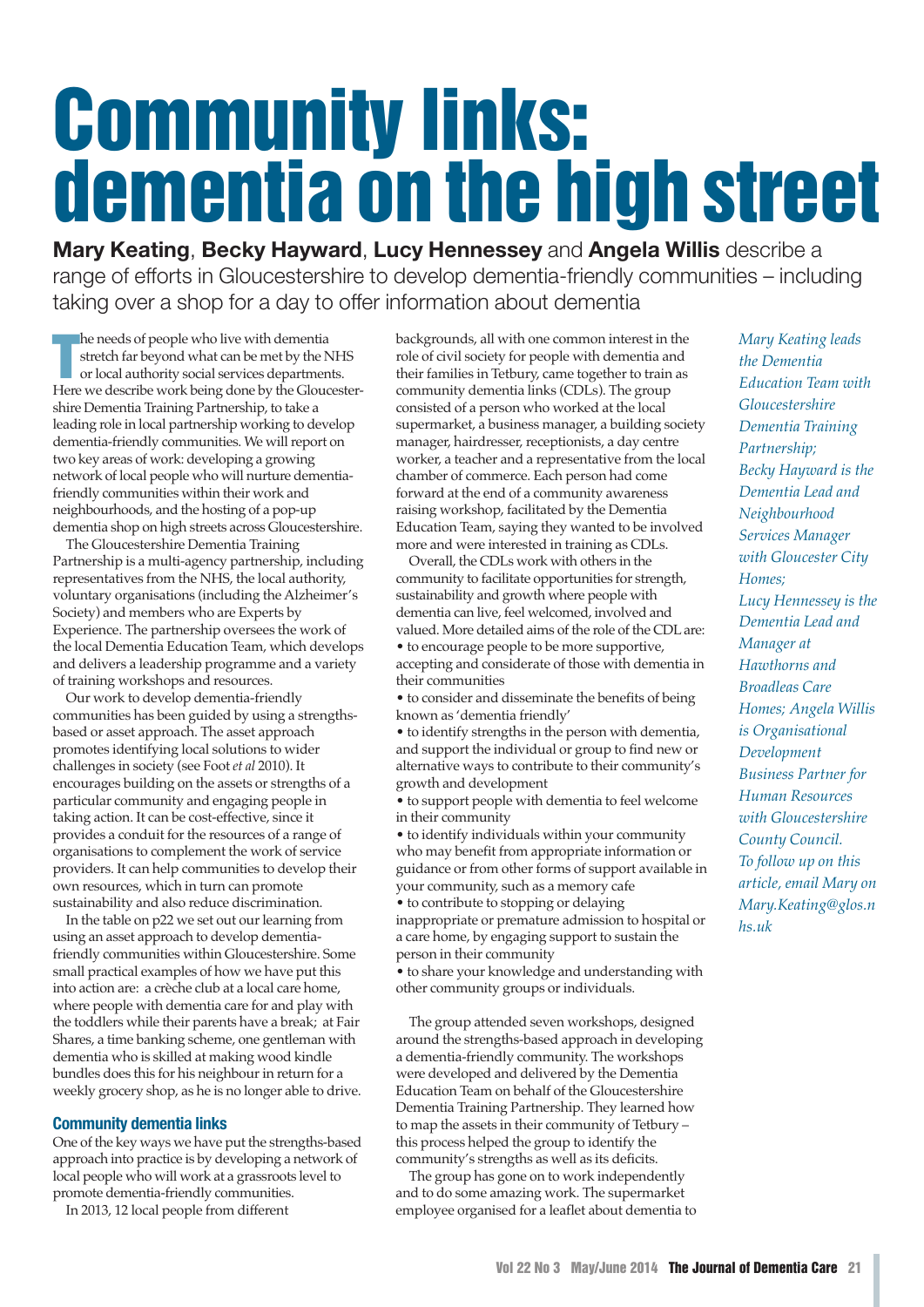| <b>Where we started</b><br>from                            | <b>Where the asset</b><br>approach took us                               | Gloucestershire's<br>approach now                                       |
|------------------------------------------------------------|--------------------------------------------------------------------------|-------------------------------------------------------------------------|
| Identify deficiencies and<br>needs within the<br>community | Start with the assets in<br>the community                                | We have interested<br>people and organisations                          |
| Respond to problems                                        | Identify opportunities and<br>strengths                                  | Start a buzz to generate<br>enthusiasm                                  |
| Develop & provide<br>services                              | Invest in people                                                         | Dementia Leads and<br><b>Community Dementia</b><br>Links                |
| Emphasis roles of<br>agencies                              | Emphasis the role of civil<br>society                                    | Emphasis the role of civil<br>society                                   |
| Focus on individual                                        | Focus on communities,<br>neighbourhoods and the<br>common good           | Focus on experiencing<br>and understanding well-<br>being with dementia |
| View people as needing a<br>service                        | View people as equal<br>members/co-producers<br>with something to offer  | Include people with<br>dementia to offer their<br>strengths             |
| Treat people as passive &<br>done to                       | Facilitate opportunities<br>for people to take control<br>of their lives | People with dementia<br>have control in their lives                     |
| People with dementia<br>have control in their lives        | Support people to<br>develop their potential                             | Support people to<br>develop their potential                            |
| Implement programmes<br>as the answer                      | See people as the<br>answer                                              | New community links<br>and networks developed                           |



**Above: Outside the pop-up shop and (right) inside**

be put into the pay packets of 400 members of staff. The hairdresser asked all her regular clients if she could take a head and shoulders photograph of them after they had their hair done, to make a personal portfolio for them. Her aim was to support people who have difficulty with word-finding or making decisions to look through their portfolio and point to the hairstyle they want that day. And the teacher worked with local school children and developed a model of a nerve cell to show how tau tangles and amyloid plaques develop in the brain in Alzheimer's disease.

The Tetbury group of 12 trained to become CDLs in summer 2013. The success of their work has rippled throughout the county. The second group (a group of 13) was drawn from across

Gloucestershire and finished in December 2013, and a third group of 10 in the Cotswolds has just completed a course in April 2014.

# **A mobile pop-up dementia shop**

Asecond key area of our dementia-friendly communities work has been to open a pop-up dementia shop. The idea came from Lucy Hennessey and Becky Haywood (both authors here and care home managers). Both women had previously completed the Dementia Education Team's Dementia Leadership award which involves producing and implementing an action plan that can improve existing care or develop a new and innovative concept to enhance dementia care and support within the community. Both wanted to build on the work begun in Tetbury.

The Prime Minister's Challenge (DH 2012) identified 14 key commitments to improving health and care. Three of these commitments are directed specifically at supporting communities to offer more dementia-friendly care and support. For example, the Prime Minister committed the government to an awareness-raising campaign, to gaining support from businesses and a major networking event. We wanted to take a similar approach in our efforts to open a pop-up shop.

# **Raising awareness**

Despite the projected rising numbers of people living with dementia, public understanding and awareness can be limited. We know that poor understanding of dementia has a fundamental impact on the health and well-being of people with dementia. Many people with dementia, their families and carers can struggle to remain independent in a society that does not understand dementia or how to support people and their families to live well with it.

Raising awareness about dementia is central to developing a community's strengths. The more the general public understand, the greater the interest and support will be. Raising awareness can bring the term 'dementia' out into the open, and help people with dementia to be better understood and valued. Raising awareness may mean that a person living dementia can continue to make a substantial contribution to their community – say by participating in skills banking or attending an intergenerational day facility.

In Gloucestershire we began to raise awareness about the pop-up dementia shop by sending out 1,000 leaflets to shops, homes, schools, businesses and as many other individuals or agencies as we could, constantly asking them to spread the word about the shop. We also contacted the local newspapers and radio requesting they advertise the shop. We had group members who spoke at events from the Women's Institute meetings to more formal planned opportunities such as exhibitions.

We wondered how we would entice the public in to the shop on the day itself. So we decided to offer free coffee and we rented brightly coloured tables and chairs which were inviting. The shop windows were covered with a local artist's work – again, giving a bright and appealing look.